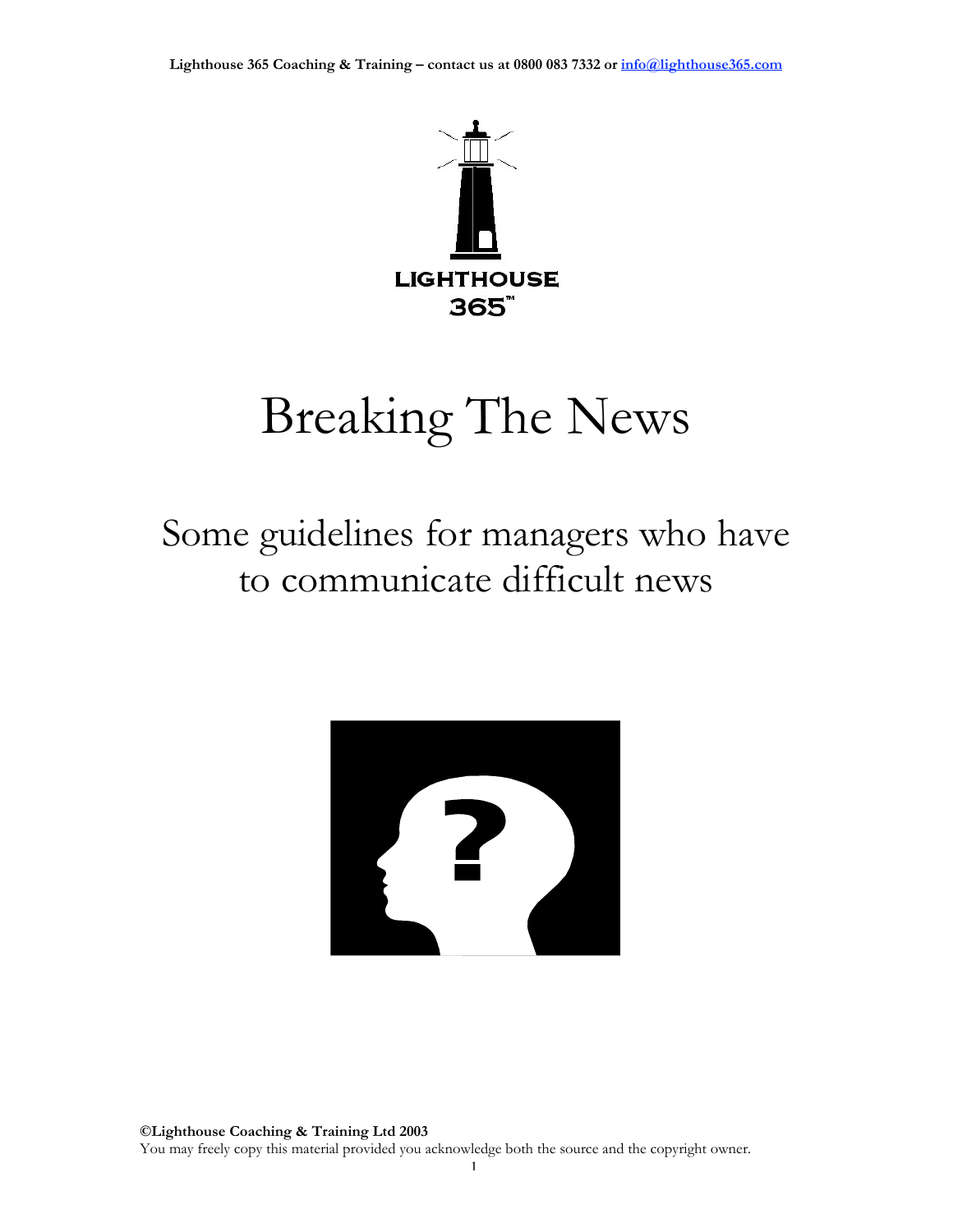## **Guidelines To Help With Making Difficult Announcements**

## **Introduction**

It has finally happened. After many weeks of rumours about the shape and location of the new organisation, facts are starting to emerge.

These guidelines are intended to help you with briefing your team. We know and appreciate that this is going to be a time of uncertainty for you as well. Perhaps you feel excited, more likely you feel apprehensive about what will happen in the next few months. This is natural but your attitude to change during this time will be critical for both you and your team.

The information contained in these guidelines, is based on two years of research by Roffey Park Management Institute, about the skills, behaviours and practices that have been used successfully by managers in a diverse range of organisations going through change, mergers, acquisitions and partnerships.

Not all the information below will be relevant immediately but we hope that it will help in preparing you for what might happen.

## **What Makes An Effective Manager In Times Of Uncertainty?**

The following checklist supplied by Schweiger and Weber illustrates effective and ineffective behaviour by managers managing successfully through change and times of uncertainty.

Think about how you can incorporate some of these effective actions and behaviours into your own style of managing at this time:

## **Commitment and Understanding**

Effective managers are highly visible and act as friends to their teams, thereby reducing their anxiety and helping them to maintain a sense of attachment to the organisation.

Ineffective managers become withdrawn and appear to abdicate any responsibility for their team. They appear more interested in looking after their own career prospects.

## **Openness and Honesty**

Effective managers are honest and do not make false promises. They give as mush information to their staff as possible and are open about the limits of their knowledge. Their employees therefore feel better equipped to make decisions about their future.

Ineffective managers sometimes lie or fail to honour their promises, making teams more anxious and less committed to the organisation.

## **Minimising Political Behaviour**

Effective managers try to retain a team atmosphere and minimise any destructive political behaviour among team members.

Ineffective managers are seen to protect their favourites, leading to divisiveness and competitiveness among the team.

## **Preparing For A Partnership**

Effective managers try to prevent their staff seeing the Partner Company as the "bad guys" and seek every opportunity to obtain information and face-to-face contact with their counterpart teams in the partner organisation.

Ineffective managers fail to do this, thereby losing potential career development opportunities for their staff and decreasing the potential of them becoming emotionally attached to the new business.

## **©Lighthouse Coaching & Training Ltd 2003**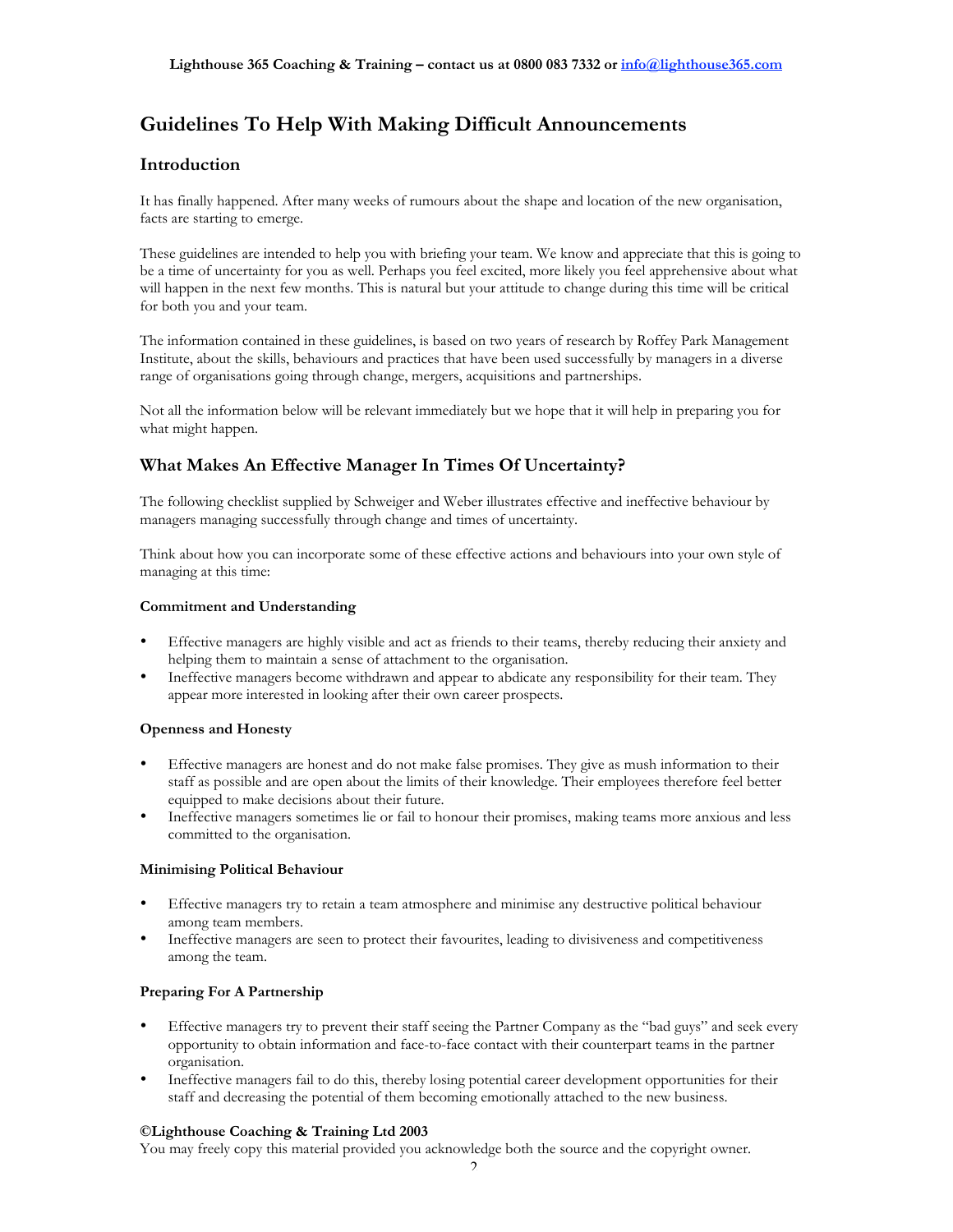## **Retaining Key Players**

Effective managers identify the people they want to retain and let them know this. These people tend to be highly employable and will vote with their feet if they do not like the look of the new organisation. Ineffective managers fail to do this and therefore lose key people.

## **Gaining Buy In – Understanding the Case For Change**

One of the biggest ironies of partnerships is that despite the fact that many organisations make strenuous efforts to communicate both externally and internally, employees can still be dogged by a nagging question: **"Why are we doing this?"**

As well as being satisfied on an intellectual level, they also need satisfying on a personal level that the turmoil of change will be worth it.

## **Encouraging Intellectual Buy In**

Often, employees have all sorts of issues and questions that they may not be able to raise in front of senior managers. Line managers and coaches therefore have a critical role to play in giving their people opportunities to air their concerns, even when some of these may seem trivial or strange.

These discussions can reveal a surprising range of emotions including anger, grief, bewilderment and even denial. Managers need to be prepared for this and steer the conversation in a positive way. As well as helping staff to see the big picture, managers need to encourage people to explore some of their own attitudes and pre conceptions about the changes.

Be prepared to tackle the following questions:

**What is the commercial rationale for change? Is this a proactive or reactive response? Are we changing because we want to or because we have to? How will we select our partner?**

Employees often want to know why their company is doing this and will employees really benefit. They also often want reassurance that their future is secure. Don't give false promises but be prepared to tackle questions and issues honestly.

You may not be in a position to drive the changes or to influence the shape and structure of the emerging organisation. You can, however, exert an enormous influence on the climate of the new entity. As a manager and leader, your behaviour and attitudes will speak volumes to others in the organisation about what working life may become, after the changes.

## **Encouraging Emotional Buy In**

If employees are to commit their energies and creativity to the new organisation, they need to believe the partnership is about creating an exciting future.

It's the role of managers to create a vision of the new business. There is often a gap between the vision, which may be clear in the mind of senior managers and the means to translate it into action on the ground. Line managers can have a vital role to play during this period. They can supply leadership and vision to their own people, keeping them focused on why we are doing this. The personal behaviour and actions of line managers can act like a lifeline to employees during a time when little visible direction is coming from the top.

#### **Gossip and Rumour**

#### **©Lighthouse Coaching & Training Ltd 2003**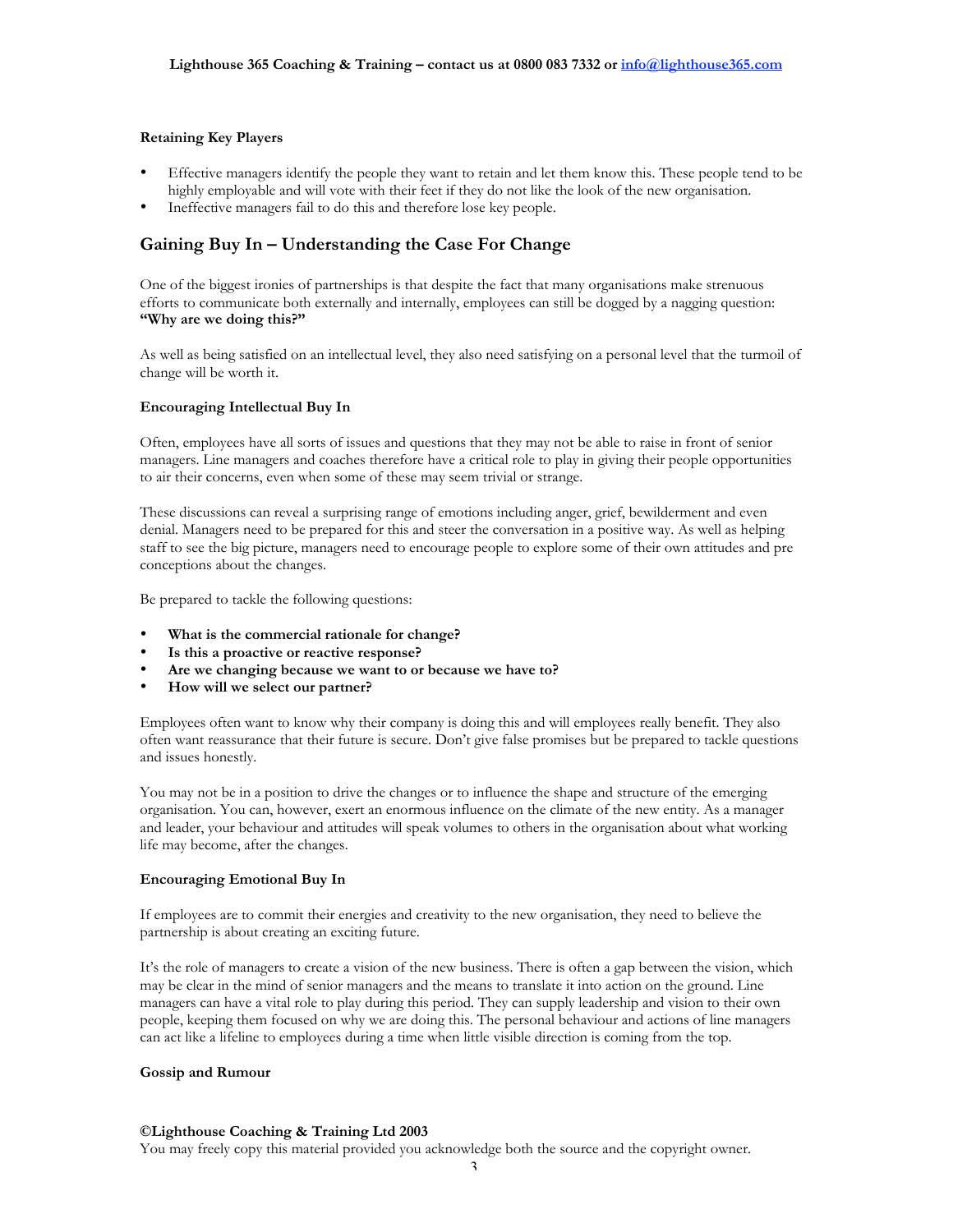## **Lighthouse 365 Coaching & Training – contact us at 0800 083 7332 or info@lighthouse365.com**

A characteristic of any organisation going through change is that rumour and speculation go into overdrive. Managers may talk until they are blue in the face but there will still be some employees who do not believe the official version.

While some of the rumours will be harmless exercises of the imagination, some may be more destructive. This may undermine people's confidence and trust in senior managers and the business case for change.

## *Actions*

*Don't waste your time trying to stop rumour and gossip; they will continue to exist long after you. Tap into the informal grapevine so you know what people are really thinking. Identify key influencers in your team and try to supply them with useful information that may dispel some of the more counter productive rumours. Let your senior managers know of any concerns that may need addressing.*

*It is easy to overlook the need for your team to gain a sound understanding of the rationale for change. Don't rely on formal communication processes. Talk to your people and remember you need to find out what they are thinking and feeling.*

## **Preparing Your Team For Change**

This section looks at the critical period between when senior managers announce their intention to look at a deal, to when a decision is announced and sealed. This time can last a few weeks or a few months.

You role as a line manager is vital during this period. Due to legal requirements, your managers may not be able to release all the details until changes are crystallised. The corporate communication machine can only swing into action as, and when decisions are made. The silence is deafening. It is up to you to try and reassure your staff and keep them focused on their jobs during this time. You may have to work hard to ensure that by the time a decision is announced your team are braced for change, rather than nervous wrecks.

## **Warning Signs Of Strain**

The waiting period between announcing and completing an impending change is often an Achilles heel. Employees can enter the phase feeling relatively positive, but if the silences are too long, people can begin to feel highly stressed.

Be on the alert for the following behaviours (identified by Marks 1991):

Preoccupation and speculation about the change Constructing worst case scenarios Stress reactions, especially fear and aggression Crisis management Constricted communication "Them" versus "us" mentality

## **Sound The Emotional Barometer**

If your team is displaying some of the above behaviours, take active steps to help them acknowledge and gain ownership of their feelings and reactions. You may not be able to give staff any concrete information but you can create a climate of openness where people can air their anxieties and pull together better as a team.

## **©Lighthouse Coaching & Training Ltd 2003**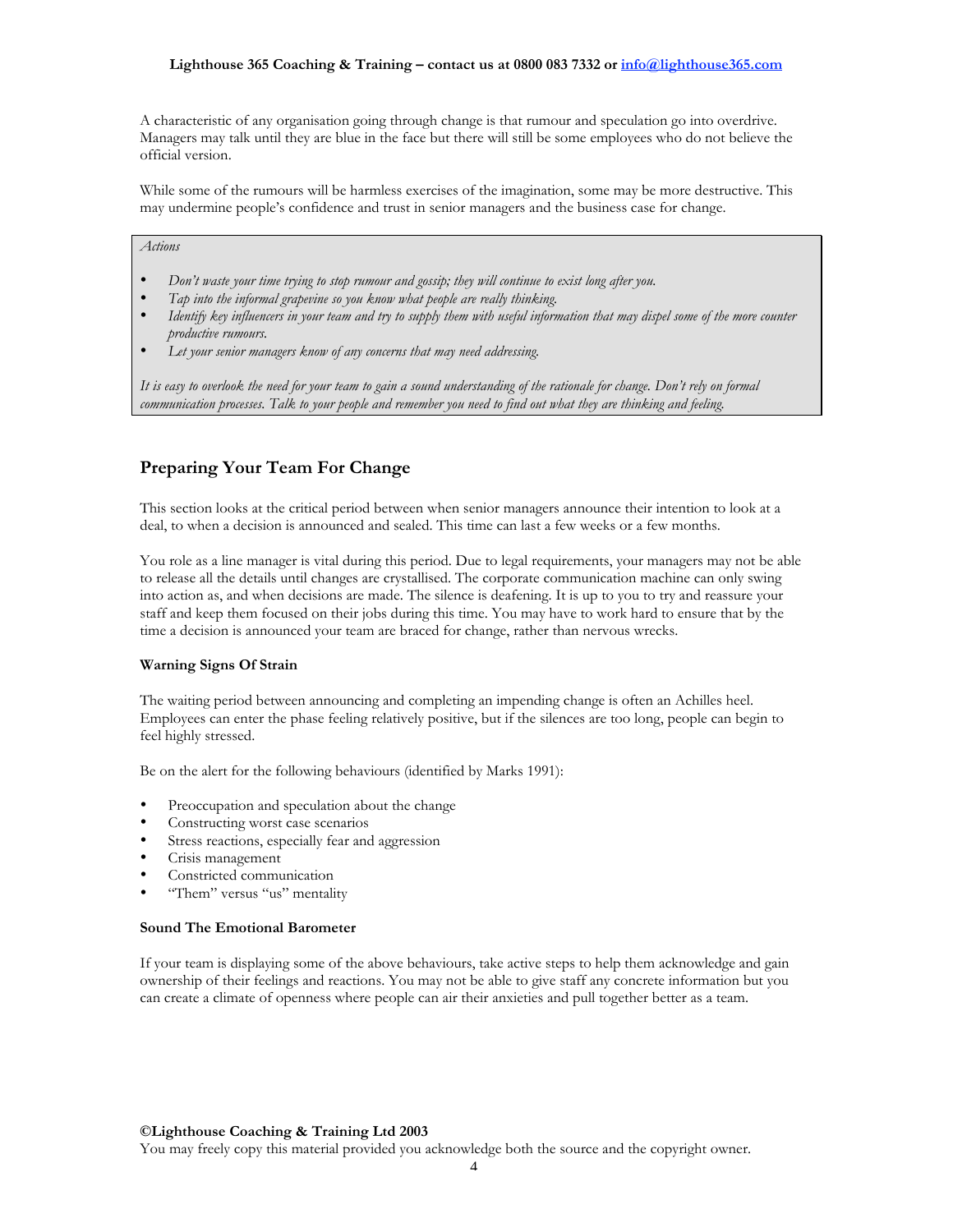## *Actions*

*Ask people open-ended questions about how they feel. What do they think might be the benefits and what are their concerns? Don't assume you know all the answers.*

*Explore people's perceptions of Eastern and what might change for the better.*

*Explore peoples past experiences of change. There may be people in your team who can help you in the coming months. Alternatively there may be people who have had bad experiences. Begin to get a feel for potential sore spots and areas of sensitivity that might colour their experience.*

## **Managing First Encounters during a takeover or merger**

At some stage in the run up to any new partnership deal there will be contact between the potential partner organisations and yourselves. This is a crucial experience as first impressions do stick.

## *Actions*

*Ensure that anyone briefing the Partnership Company is adequately briefed about the sensitive nature of the visit. Pay attention to small details, which may be unimportant to you but might be important to the other organisation. Try not to assume that you know how the partners perceive the partnership. As you begin to work with them, ask open-ended questions about how they perceive the two organisations, and where synergies can be achieved.*

The run up to a deal can be a difficult and emotionally charged time. With top managers working on the deal and the internal communications process working on a limited basis, a huge vacuum can seem to form.

Your role as a manager is vital. You can help your team by:

Creating a climate of openness and by promoting team working. Learning about your team and how they react to change. Honing your own change management skills.

## **Supporting Your Staff: Riding the Emotional Waves of Change**

Regardless of how much change is likely to occur, expect your people to go through a series of emotional reactions as the changes proceed. These fall into two distinct strands, which may be operating at different times and can be difficult to identify and manage:

## **1. The changes as an organisational event**

Even when they are not directly experiencing any change, many employees go through a cycle of shock and grief, followed by anxiety and denial as they see things change and have to let go of the past. This reaction shown in the transition curve below, can be immediate, or occur some months later as the changes become evident.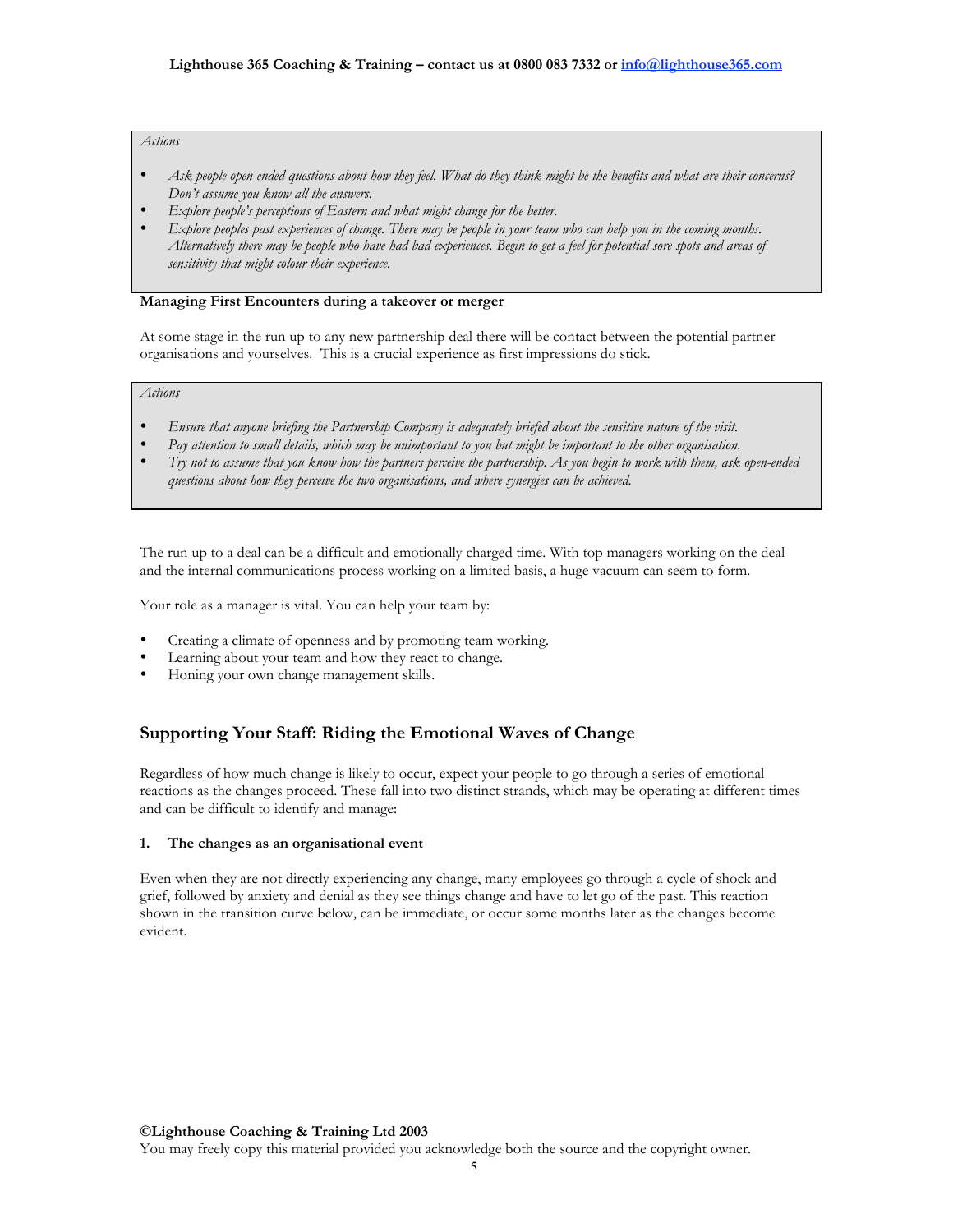

2. The change as a personal event

Changes can cause mayhem in people's lives. At a personal level, employees will go through a similar process of grieving as they see their work environment change. Many will worry about their job security and income. The following questions according to Roffey Park's research will be uppermost in people's minds:

*Have I got a job?* (Unspoken issue: **Can I trust any promises made to me?**) *What will my job be?* (Unspoken issue: **Will it be satisfying? Do I have a career here? Will I be able to do it**?) *Who will I report to/ work with?* (Unspoken issue: **What about my boss/ colleagues?**) *Where will I be based?* (Unspoken issue: **What are the repercussions for my family and me?**) *Will there be any changes to terms and conditions?* (Unspoken issue: **will I lose out? What are others getting?**) *When will this affect me?* (Unspoken issue: **what is the timescale?**)

## *Actions*

*You may become frustrated with the fact that there are so many unanswered questions. Try to be realistic about what you can and cannot do in this situation:*

*Accept that you cannot resolve all of the questions. You can however, relay these up the line or encourage your staff to use other forms of communication*

*Expect a timetable of events, so that your people can anticipate changes and when they will get some answers.*

#### **©Lighthouse Coaching & Training Ltd 2003**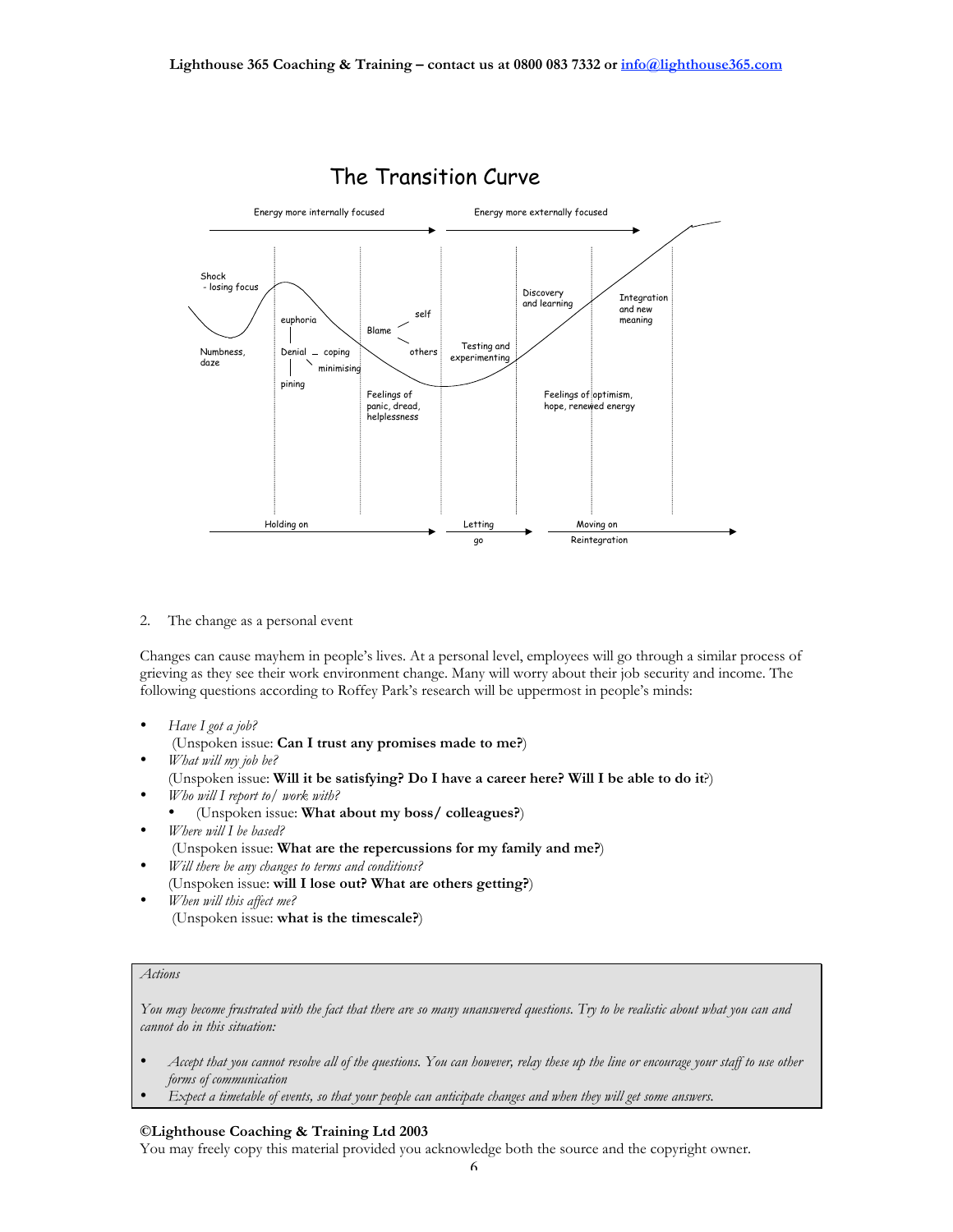## **Lighthouse 365 Coaching & Training – contact us at 0800 083 7332 or info@lighthouse365.com**

*Try not to make promises – you can no longer be sure of which areas lie in your jurisdiction. If you do make any promises, stick to them. If you are seen to break your promise it could take you a while to regain the trust of the team.*

*Be as honest and as open as possible. Don't protect your staff by denying any bad news. This will only increase their anxiety. Use/ initiate informal discussions where staff can tell you what they are thinking/ feeling. Acknowledge people's concerns and be honest about your own. Employees said to Roffey Park that this form of openness*

*means they respect their manager more, and feel supported.*

The transition is probably the most stressful time of any change. This is when anxiety levels are at there highest and the pace of change is greatest. Your job as a line manager is critical. You have to help people deal with their feelings and anxieties so that they can move forward in the emerging organisation. However, your scope for action may be limited and you may find yourself buffeted by feelings of frustration and anxiety about your own future.

Be open with staff about what you can and cannot do for them.

## **Communicating Change**

Roffey's research suggests that partnerships are more than an exchange of assets and capabilities. In reality they are human based transactions. If the partnership is to succeed everyone concerned needs to commit his/ her time, energy, commitment and creativity to making the partnership work. Communication plays a vital role in this process of building a business that is greater than the sum of its parts.

Communication is more than conveying facts and figures. It is about relationship building. It is about helping different groups to talk to each other and challenge and explore different ways of doing things. It is about building trust and commitment. People need to become attached to the new organisation and to gain gradually a sense of its new personality and identity.

Line managers can act as spokespeople of the "official view" and help clarify and reinforce messages. What you say and do will speak volumes more to your teams, than any newsletter.

There will be lots of opportunities to ask for information and air questions and issues formally. Use these processes to gain as much information as possible for you and your team. Encourage your team to do the same and identify any opportunities to discuss controversial issues.

*Actions*

*Back up formal communication processes by creating opportunities for staff to discuss the implications of the latest briefing/ communication.*

*Encourage your team to take advantage of communication processes. Be prepared to repeat messages. It is easy for people to feel overwhelmed and lose sight of the bigger picture. Be prepared to handle negative feelings. Be honest and open at all times about the extent of your knowledge.*

Although you are not in control of the communication messages, you are the best-placed person to sell them. View yourself less as an internal communicator and more as an internal marketer. Formal communication is important but only provides half the picture. What you say and do and how you sell the message, is what really convinces people to buy in to the changes.

## **Managing Performance**

Managing the performance of your team is the raison d^etre of your existence as manager/ coach. Yet the range of change means that there will be countless issues and pressures tempting you to take your eye off the ball.

## **©Lighthouse Coaching & Training Ltd 2003**